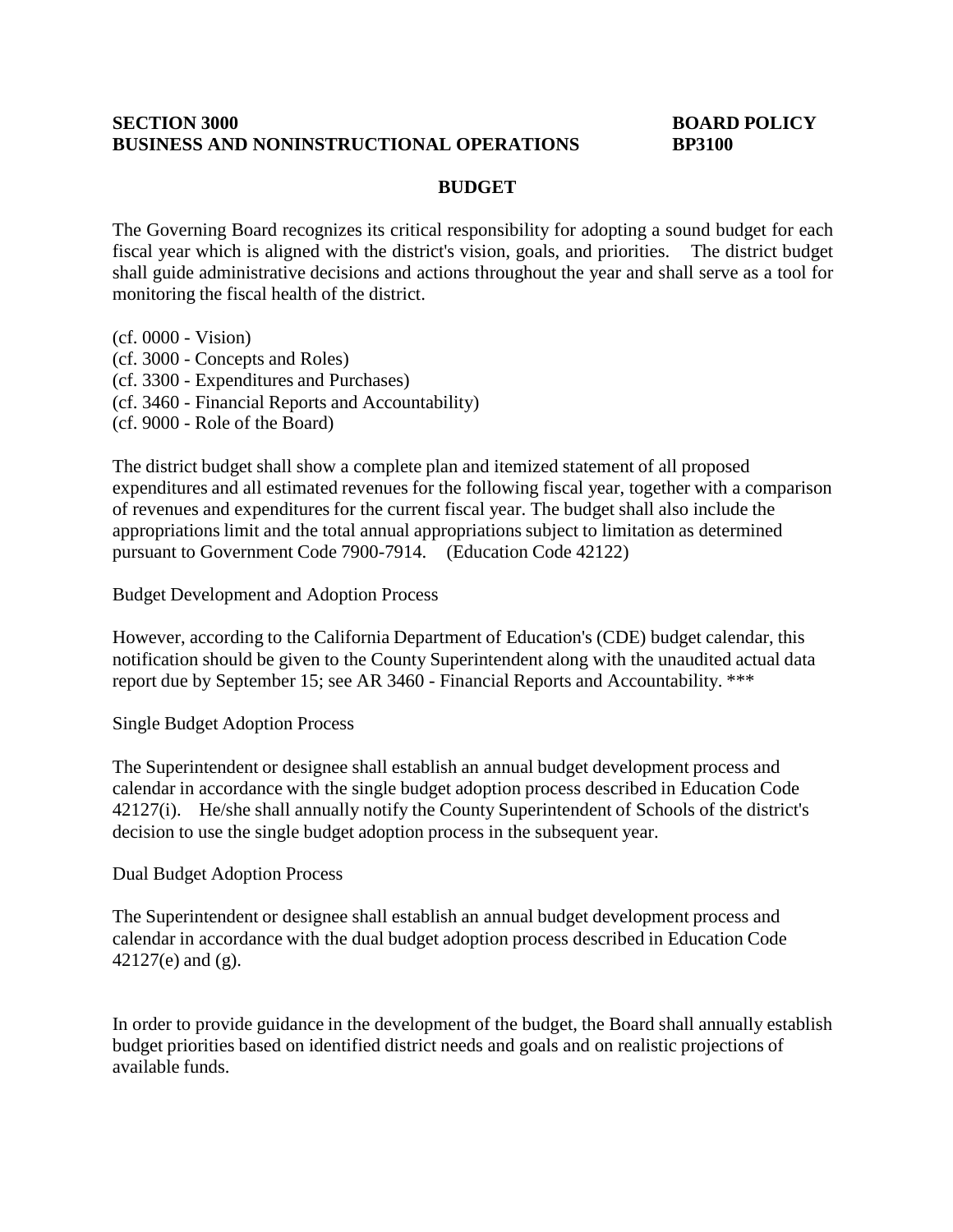The Superintendent or designee shall oversee the preparation of a proposed district budget for approval by the Board and shall involve appropriate staff in the development of budget projections.

The Board encourages public input in the budget development process and shall hold public hearings and meetings in accordance with Education Code 42103 and 42127.

(cf. 9320 - Meetings and Notices) (cf. 9322 - Agenda/Meeting Materials) (cf. 9323 - Meeting Conduct)

Budget Advisory Committee

The Board may appoint a budget advisory committee composed of staff, Board representatives, and/or members of the community.

The committee shall develop recommendations during the budget development process and its duties shall be assigned each year based on district needs. All recommendations of the committee shall be advisory only and shall not be binding on the Board or the Superintendent or designee.

- (cf. 1220 Citizen Advisory Committees)
- (cf. 2230 Representative and Deliberative Groups)
- (cf. 3350 Travel Expenses)
- (cf. 9130 Board Committees)
- (cf. 9140 Board Representatives)

Budget Criteria and Standards

In developing the district budget, the Superintendent or designee shall analyze criteria and standards adopted by the State Board of Education which address estimation of funded average daily attendance (ADA), projected enrollment, ratio of ADA to enrollment, projected revenue limit, salaries and benefits, other revenues and expenditures, facilities maintenance, deficit spending, fund balance, and reserves. The budget review shall also identify supplemental information regarding contingent liabilities, use of one-time revenues for ongoing expenditures, use of ongoing revenues for one-time expenditures, contingent revenues, contributions, long-term commitments, unfunded liabilities, and the status of labor agreements. (Education Code 33127, 33128, 33129; 5 CCR 15440-15451)

The Board shall establish and maintain a general fund reserve for economic uncertainty that meets or exceeds the requirements of law. (Education Code 33128.3; 5 CCR 15450) (cf. 3110 - Transfer of Funds)

The Board may establish other budget assumptions or parameters which may take into consideration the stability of funding sources, legal requirements and constraints on the use of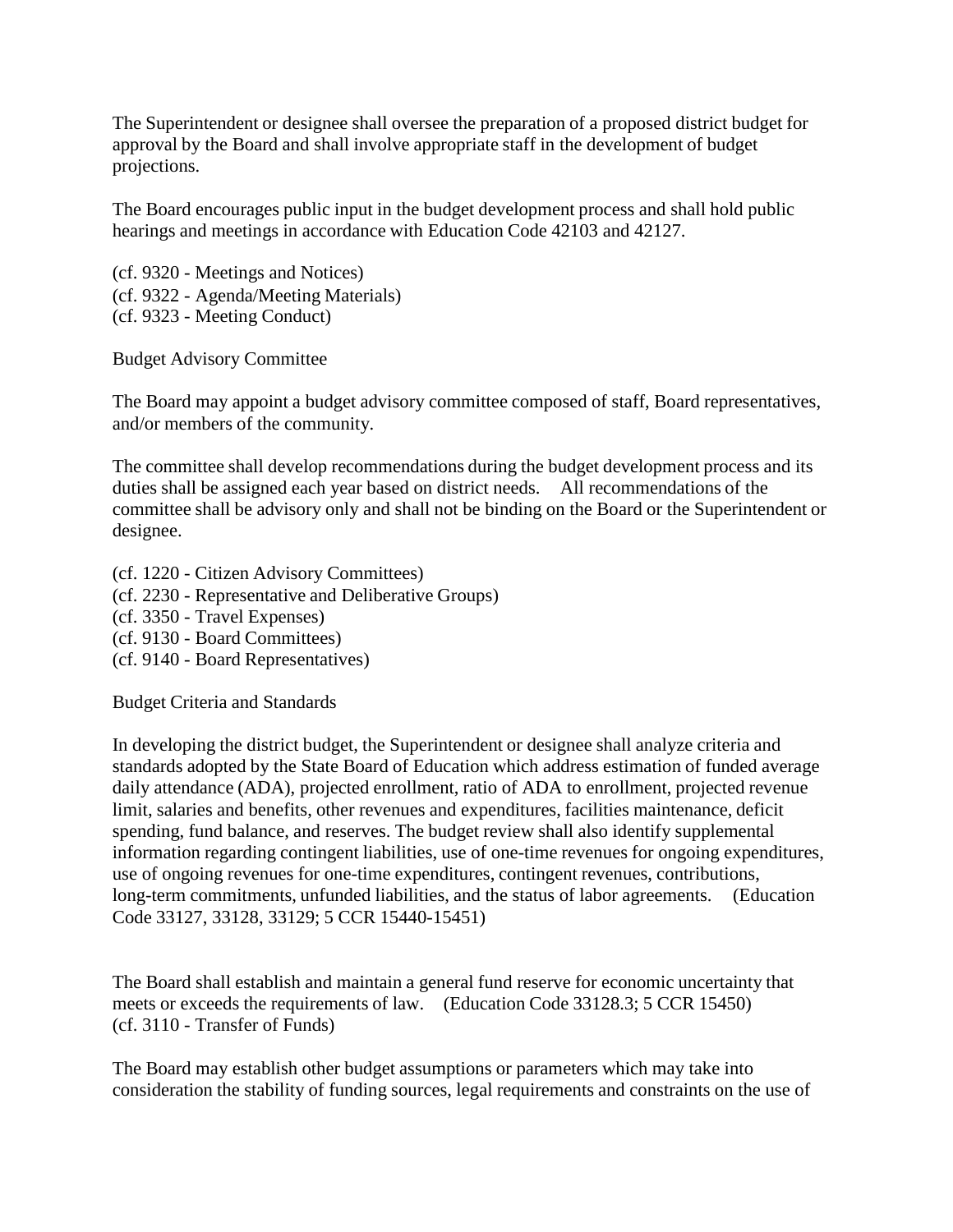funds, anticipated increases and/or decreases in the cost of services and supplies, categorical program requirements, and any other factors necessary to ensure that the budget is a realistic plan for district revenues and expenditures.

(cf. 2210 - Administrative Discretion Regarding Board Policy) (cf. 3110 - Transfer of Funds)

Fund Balance

# **I. PURPOSE**

This Fund Balance Policy establishes the procedures for reporting unrestricted fund balance in the General Fund financial statements. Certain commitments and assignments of fund balance will help ensure that there will be adequate financial resources to protect the District against unforeseen circumstances and events such as revenue shortfalls and unanticipated expenditures. The policy also authorizes and directs the Assistant Superintendent of Business to prepare financial reports which accurately categorize fund balance as per Governmental Accounting Standards Board (GASB) Statement No. 54, Fund Balance Reporting and Governmental Fund Type Definitions.

# **II. GENERAL POLICY**

Fund balance is essentially the difference between the assets and liabilities reported in a governmental fund. There are five separate components of fund balance, each of which identifies the extent to which the District is bound to honor constraints on the specific purpose for which amounts can be spent.

- Nonspendable fund balance (*inherently nonspendable*)
- Restricted fund balance (*externally enforceable limitations on use*)
- Committed fund balance (*self-imposed limitations on use*)
- Assigned fund balance (*limitation resulting from intended use*)
- Unassigned fund balance (*residual net resources*)

The first two components listed above are not addressed in this policy due to the nature of their restrictions. An example of nonspendable fund balance is inventory. Restricted fund balance is either imposed by law or constrained by grantors, contributors, or laws or regulations of other governments. This policy is focused on the financial reporting of unrestricted fund balance, or the last three components listed above. These three components are further defined below.

# **III. PROVISIONS**

# **Committed Fund Balance**

The Board of Trustees, as the District's highest level of decision-making authority, may commit fund balance for specific purposes pursuant to constraints imposed by formal actions taken, such a majority vote or resolution. These committed amounts cannot be used for any other purpose unless the Board of Trustees removes or changes the specific use through the same type of formal action taken to establish the commitment. Board of Trustee action to commit fund balance needs to occur within the fiscal reporting period, no later than June  $30<sup>th</sup>$ ; however, the amount can be determined subsequent to the release of the financial statements.

# **Assigned Fund Balance**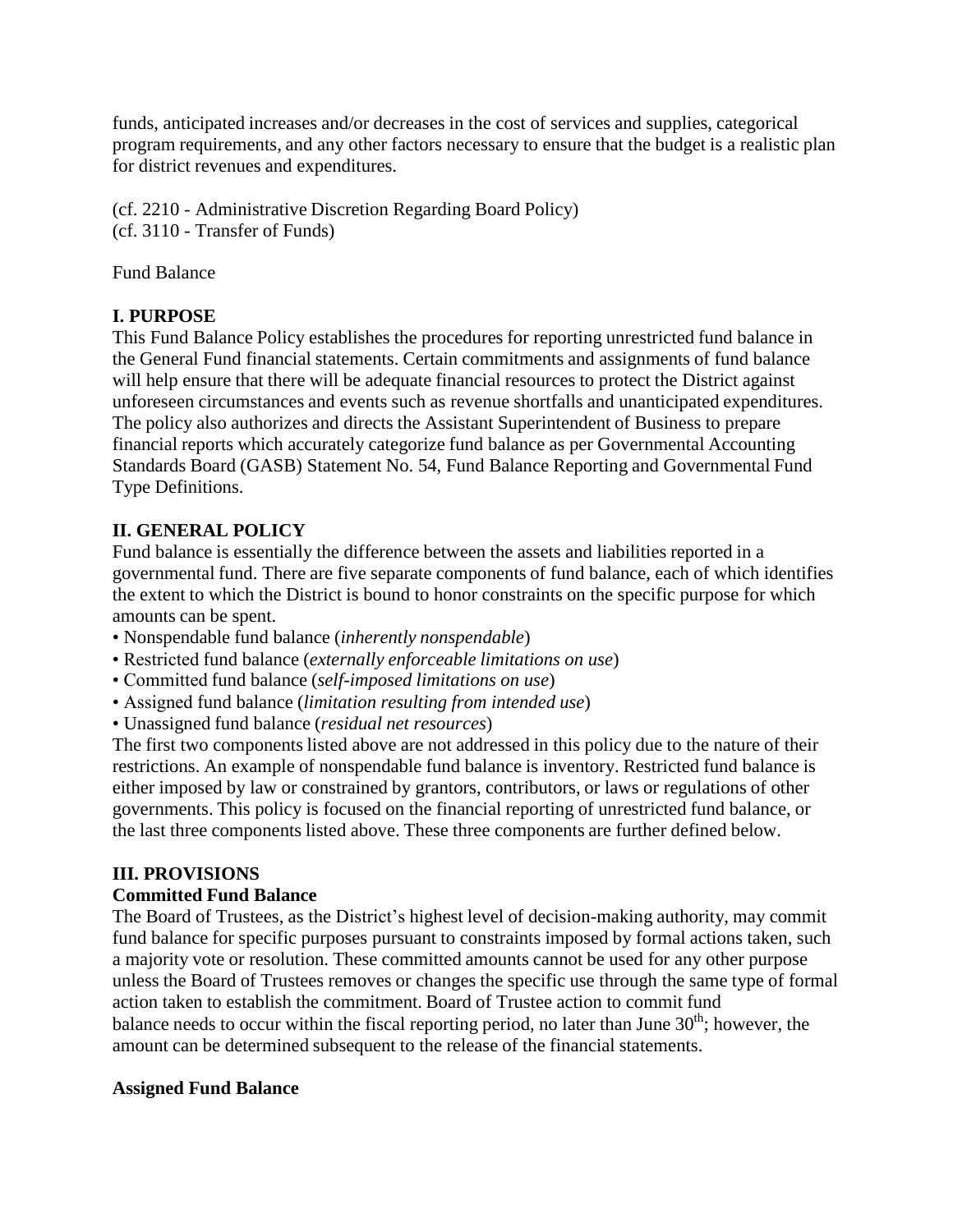Amounts that are constrained by the District's intent to be used for specific purposes, but are neither restricted nor committed, should be reported as assigned fund balance. This policy hereby delegates the authority to assign amounts to be used for specific purposes to the Superintendent, Assistant Superintendent – Administrative Services, Director of Fiscal Services or Chief Accountant for the purpose of reporting these amounts in the annual financial statements.

#### **Unassigned Fund Balance**

These are residual positive net resources of the general fund in excess of what can properly be classified in one of the other four categories. There are some reserves that do not meet the requirements of the afore mentioned components of fund balance. For financial statement reporting purposes these reserves are included in unassigned fund balance. This includes:

• **Reserve For Economic Uncertainty Reserve** – The District's minimum reserve for economic uncertainty can be in the range of 3- 5% of total General Fund operating expenditures (including other financing). The primary purpose of this reserve is to avoid the need for service level reductions in the event of an economic downturn causes revenues to come in lower than budget. This reserve may be increased from time to time in order to address specific anticipated revenue shortfalls.

### **Fund Balance Classification**

The District considers restricted fund balances to have been spent first when expenditure is incurred for purposes for which both restricted and unrestricted fund balance is available. Similarly, when an expenditure is incurred for purposes for which amounts in any of the unrestricted classifications of fund balance could be used, the District considers committed amounts to be reduced first, followed by assigned amounts and then unassigned amounts.

This policy is in place to provide a measure of protection for the District against unforeseen circumstances and to comply with GASB Statement No. 54. No other policy or procedure supersedes the authority and provisions of this policy.

## Long-Term Financial Obligations

The district's current-year budget and multi-year projections shall include adequate provisions for addressing the district's long-term financial obligations, including, but not limited to, long-term obligations resulting from collective bargaining agreements, financing of facilities projects, unfunded or future liability for retiree benefits, and accrued workers' compensation claims.

(cf. 4141/4241 - Collective Bargaining Agreement) (cf. 4143/4243 - Negotiations/Consultation) (cf. 4154/4254/4354 - Health and Welfare Benefits) (cf. 7210 - Facilities Financing) (cf. 9250 - Remuneration, Reimbursement and Other Benefits)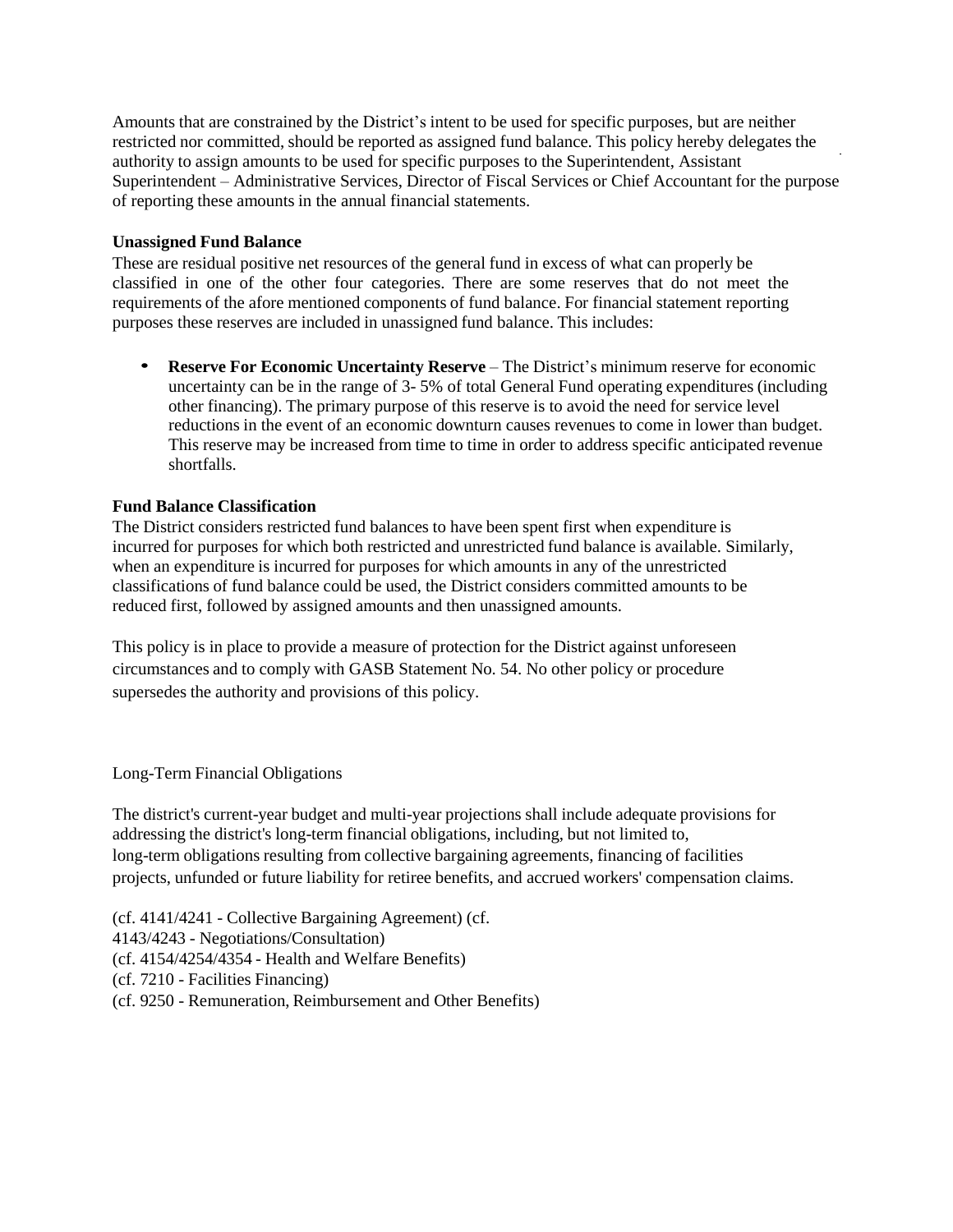The Board shall approve a plan for meeting the district's long-term obligations to fund nonpension, other postemployment benefits (OPEBs). This plan shall include a specific funding strategy and the method that will be used to finance the district's annual fiscal obligations for such benefits in a manner that continually reduces the deficit to the district to the extent possible. The Board reserves the authority to review and amend the funding strategy as necessary to

ensure that it continues to serve the best interests of the district and maintains flexibility to adjust for changing budgetary considerations.

When the Superintendent or designee presents a report to the Board on the estimated accrued but unfunded cost of OPEBs, the Board shall disclose, as a separate agenda item at the same meeting, whether or not it will reserve a sufficient amount of money in its budget to fund the present value of the benefits of existing retirees and/or the future cost of employees who are eligible for benefits in the current fiscal year. (Education Code 42140)

When the Superintendent or designee presents a report to the Board on the estimated accrued but unfunded cost of workers' compensation claims, the Board shall disclose, as a separate agenda item at the same meeting, whether or not it will reserve in the budget sufficient amounts to fund the present value of accrued but unfunded workers' compensation claims or if it is otherwise decreasing the amount in its workers' compensation reserve fund. The Board shall annually certify to the County Superintendent the amount, if any, that it has decided to reserve in the budget for these costs. The Board shall submit to the County Superintendent any budget

revisions that may be necessary to account for this budget reserve. (Education Code 42141)

#### Budget Amendments

Whenever revenues and expenditures change significantly throughout the year, the Superintendent or designee shall recommend budget amendments to ensure accurate projections of the district's net ending balance. When final figures for the prior-year budget are available, this information shall be used as soon as possible to update the current-year budget's beginning balance and projected revenues and expenditures.

In addition, budget amendments shall be submitted for Board approval when the state budget is adopted, collective bargaining agreements are accepted, district income declines, increased revenues or unanticipated savings are made available to the district, program proposals are significantly different from those approved during budget adoption, interfund transfers are needed to meet actual program expenditures, and/or other significant changes occur that impact budget projections.

### Legal Reference: EDUCATION CODE

1240 Duties of county superintendent of schools 33127-33131 Standards and criteria for local budgets and expenditures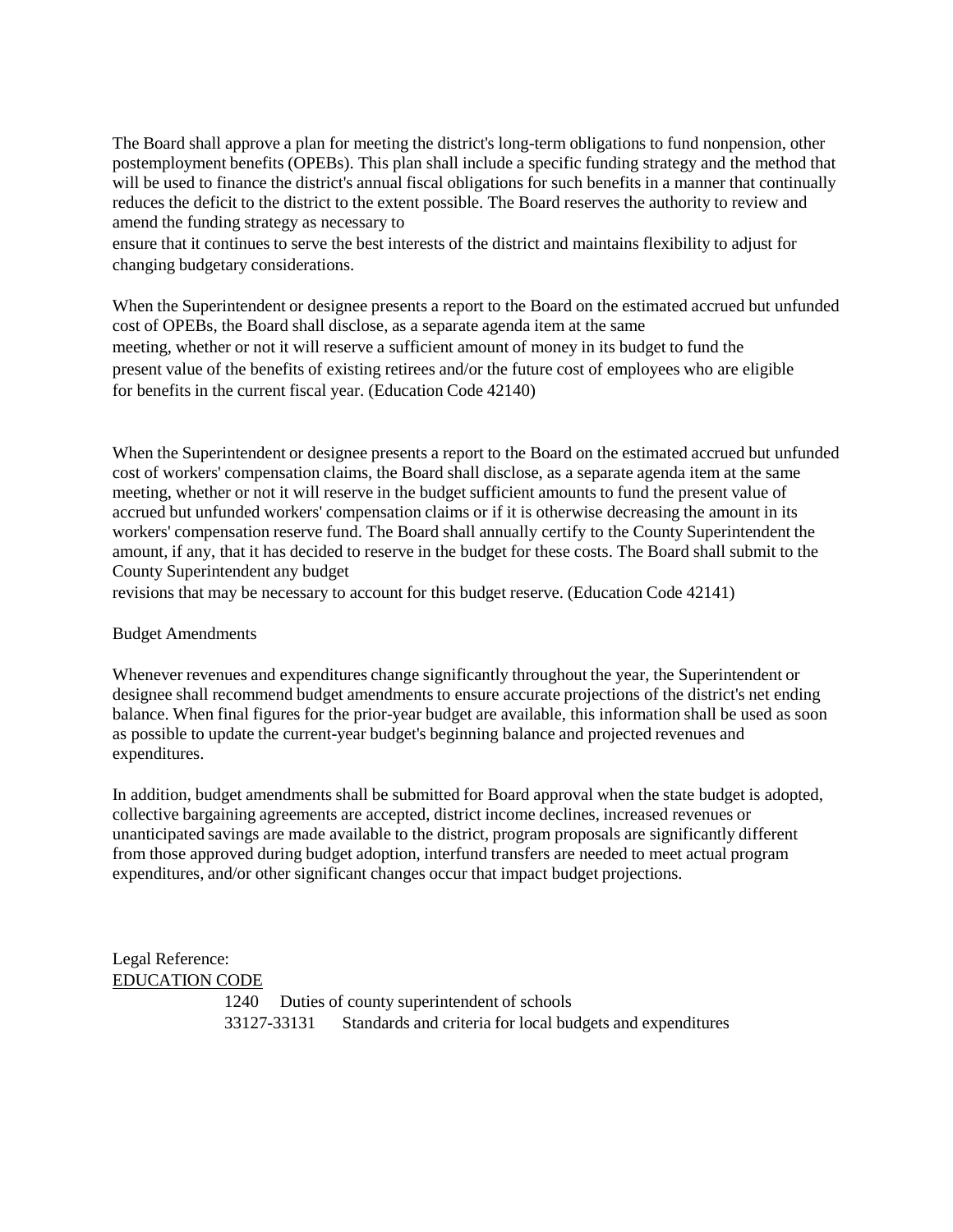35035 Powers and duties of superintendent

35161 Powers and duties, generally, of governing boards

42103 Public hearing on proposed budget; requirementsfor content of proposed budget

42122-42129 Budget requirements

42130-42134 Financial certifications

42140-42141 Disclosure of fiscal obligations

42602 Use of unbudgeted funds

42605 Tier 3 categorical flexibility

42610 Appropriation of excess funds and limitation thereon

44518-44519.2 Chief business officer training program

45253 Annual budget of personnel commission

45254 First year budget of personnel commission

#### GOVERNMENT CODE

7900-7914 Appropriations limit

CODE OF REGULATIONS, TITLE 5

15060 Standardized account code structure

15440-15451 Criteria and standards for school district budgets

Management Resources:

CSBA PUBLICATIONS

Maximizing School Board Governance: Budget Planning and Adoption, 2006

Maximizing School Board Governance: Understanding District Budgets, 2006

School Finance CD-ROM, 2005

CALIFORNIA DEPARTMENT OF EDUCATION PUBLICATIONS

California School Accounting Manual

FISCAL CRISIS AND MANAGEMENT ASSISTANCE TEAM PUBLICATIONS

Fiscal Oversight Guide for AB 1200, AB 2756 and Subsequent Related Legislation, September 2006

GOVERNMENT FINANCE OFFICERS ASSOCIATION

Best Practice: Appropriate Level of Unrestricted Fund Balance in the General Fund, 2009 GOVERNMENTAL ACCOUNTING STANDARDS BOARD STATEMENTS

Statement 54, Fund Balance Reporting and Governmental Fund Type Definitions, March 2009 Statement 45, Accounting and Financial Reporting by Employers for Post-employment Benefits Other Than Pensions, June 2004

Statement 34, Basic Financial Statements and Management's Discussion and Analysis - For State and Local Governments, June 1999

#### WEB SITES

CSBA: [http://www.csba.org](http://www.csba.org/) Association of California School Administrators: [http://www.acsa.org](http://www.acsa.org/)  California Department of Education, Finance and Grants[:](http://www.cde.ca.gov/fg) <http://www.cde.ca.gov/fg> California Department of Finance: [http://www.dof.ca.gov](http://www.dof.ca.gov/)